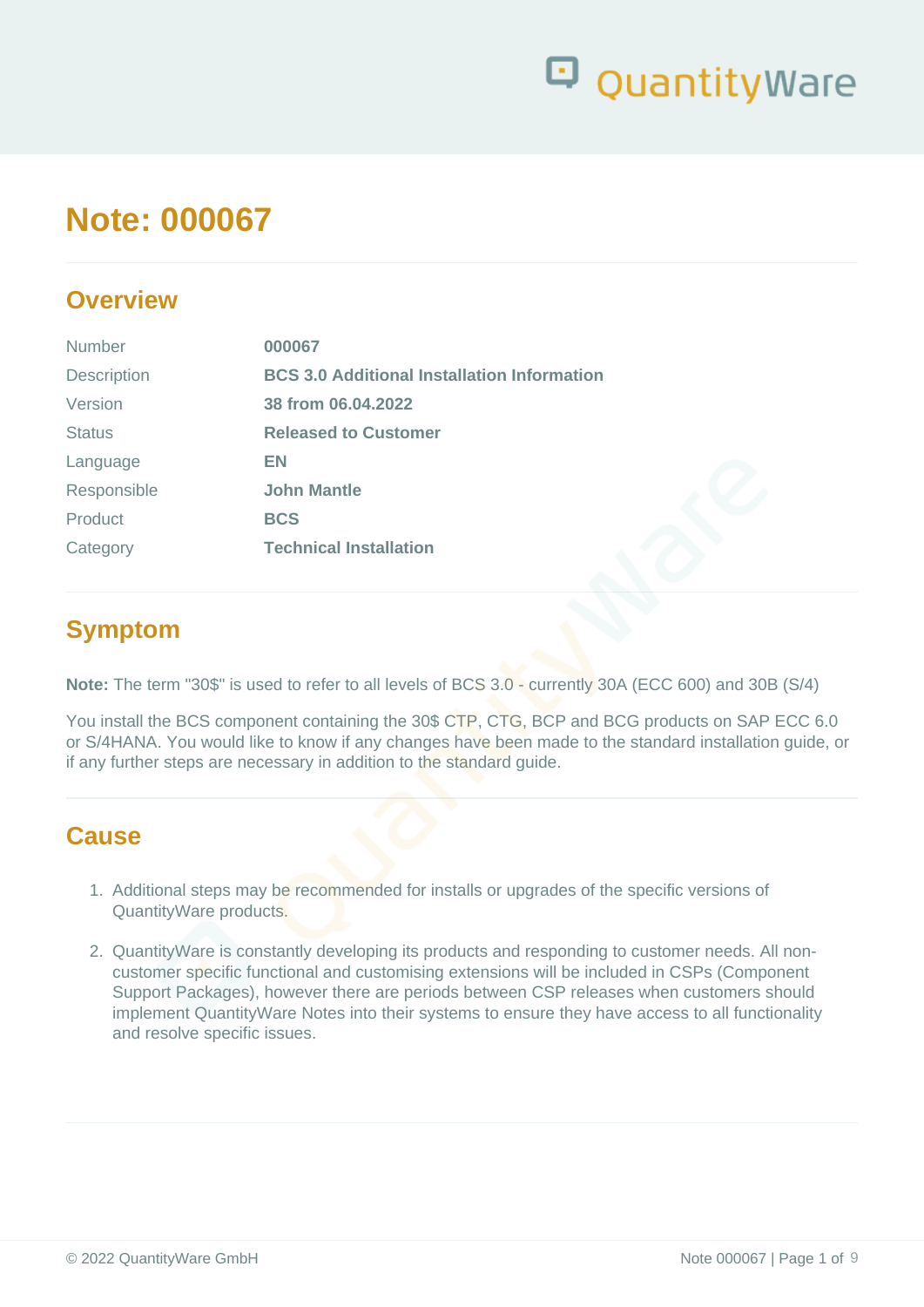

### **Solution**

#### **Customising extension issues:**

#### **NOTE:**

**This action may be required only if you are UPGRADING from BCP10A, BCP10B or an installation where customising entries have been distributed into QuantityWare customizing tables in client 000.**

With BC set /QTYW/BCP\_30\$ or /QTYW/BCG\_30\$, QuantityWare delivers many new entries that are required for the installation test. Additional entries may lead to calculation deviations between expected and actual results and thus may show up as an error in various test reports.

After you have created the template client 045, and before you activate the QuantityWare BC set /QTYW/BCP\_30\$ or /QTYW/BCG\_30\$, you should perform the following steps (in client 045):

1. Start the Petroleum Measurement Cockpit(transaction /qtyw/cockpit) or the Gas Measurement Cockpit (transaction /qtyw/cockpit\_gas).

Choose menu path: (More) - Goto – UoM Rounding:

|                                  |                                                           |                         | Petroleum Measurement Cockpit                         |                |                              |  |
|----------------------------------|-----------------------------------------------------------|-------------------------|-------------------------------------------------------|----------------|------------------------------|--|
|                                  | 団<br><b>@</b> QuantityWare Service Portal<br>$\checkmark$ | Oil&Gas Test Calculator | Petroleum Specialist Calculators                      |                | More $\vee$                  |  |
|                                  |                                                           |                         |                                                       |                | (F12)<br>Cancel              |  |
| Units of Measurement             | <b>Print Standards Lists</b><br><b>QCI Configuration</b>  | <b>QCI Products</b>     | <b>Test Tools</b>                                     |                | Cockpit                      |  |
|                                  |                                                           |                         | QuantityWare IMG                                      | (F5)           | Goto                         |  |
|                                  |                                                           |                         | <b>SAP IMG</b>                                        | (F9)           | Environment                  |  |
| <b>Display Conversion Groups</b> |                                                           |                         | <b>Conversion Groups</b>                              | $(Ctrl + F1)$  | QuantityWare.com             |  |
|                                  |                                                           |                         | <b>Reading Groups</b>                                 | $(Ctrl + F2)$  | System                       |  |
| $\Box$                           | √ QuantityWare Template                                   |                         | Range Groups                                          | $(Ctrl + F3)$  | Help                         |  |
|                                  |                                                           |                         | <b>Tolerance Groups</b>                               | $(Ctrl + F4)$  | SAP GUI settings and actions |  |
| $\boxed{\mathbf{i}}$             | " By Product Type                                         |                         | <b>UoM Groups</b>                                     | $(Ctrl + F5)$  |                              |  |
|                                  |                                                           |                         | <b>UoM Rounding</b>                                   | $(Ctrl + F6)$  |                              |  |
| $\Box$                           | i⊽ By Measurement Standards                               |                         | <b>UoM Densities</b>                                  | $(Ctrl + F7)$  |                              |  |
|                                  |                                                           |                         | Mass & Weight Dimension                               | $(Ctrl + F9)$  |                              |  |
| $\Box$                           | <b>/7 My Selection</b>                                    |                         | <b>ASTM Table 1 Factors</b>                           | $(Ctrl + F8)$  |                              |  |
|                                  |                                                           |                         | <b>ASTM Table 1 Mapping</b>                           | $(Ctrl + F10)$ |                              |  |
|                                  | Analyze and Transport Conversion Group                    |                         | <b>QCI Parameters</b>                                 | $(Ctrl + F11)$ |                              |  |
| 日                                | Explain, Check & Transport                                |                         | φ<br>QuantityWare<br>the quantity conversion solution |                |                              |  |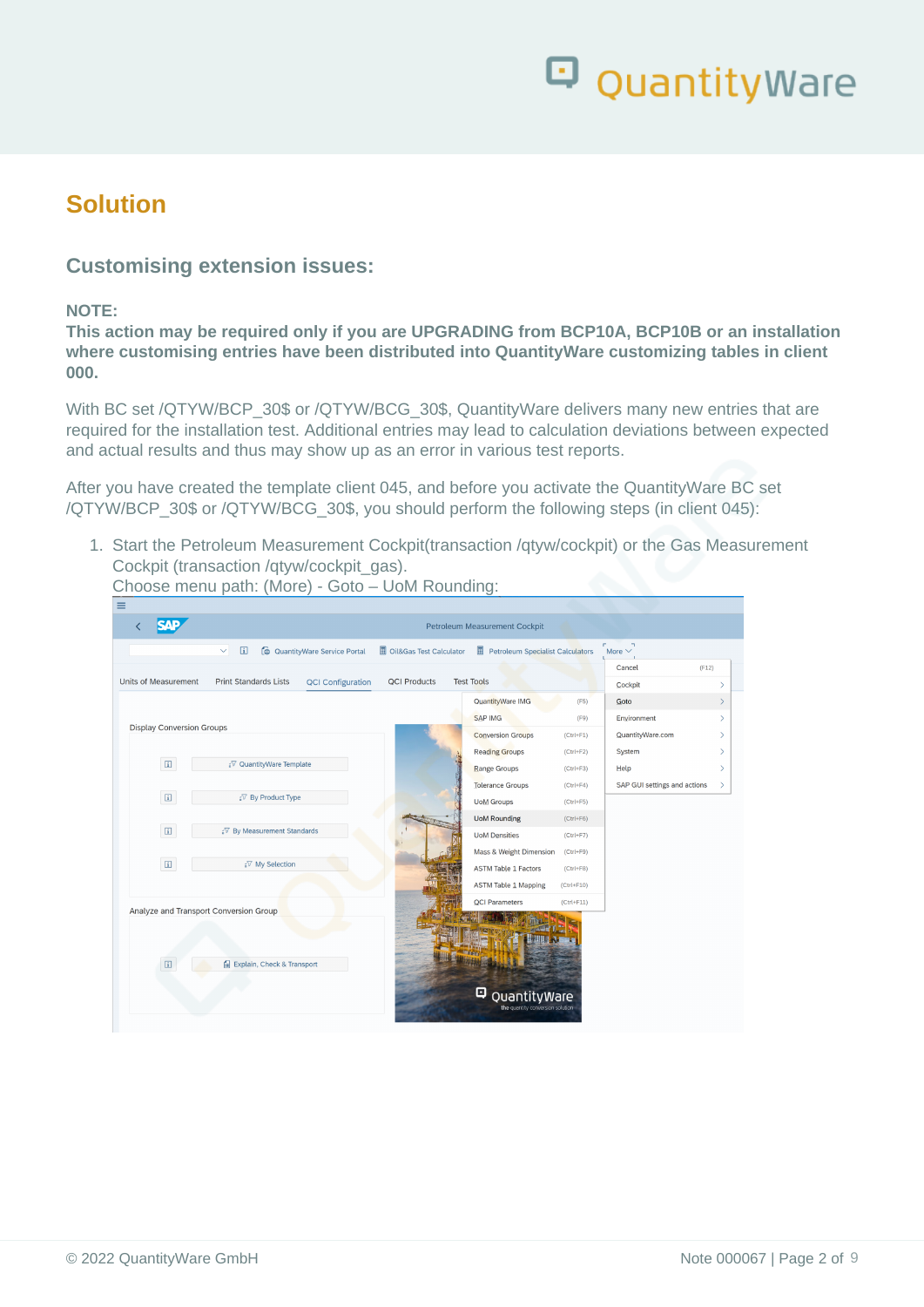2. Ensure that no UoM rounding entries are present:

If this is the case, you may continue with the activation of BC set /QTYW/BCP\_30\$.

If entries are present, you should delete all entries:

- Choose "Display Change (CTRL + F1)" and mark all entries.
- Delete all entries.
- Save your action using a temporary customizing transport.

SAINT Import:

1. Stop on error: "The pre-requisites are not fulfilled":

You MUST have a valid maintenance certificate installed in your system before you can import ANY package via SAINT or SPAM functionality.

2. "Signature File Missing":

See SAP Note 2645739 and this QuantityWare [FAQ](https://www.quantityware.com/faq/saint-and-spam-ocs-signature-file-missing/).

3. BCS 30A only - Stop on Queue Calculation error: SAP\_FIN:

We have no dependencies to the SAP\_FIN or SAP\_APPL components, however SAP forces this (for our delivery, unnecessary) check.

We have provided a work-around for our customers in the form of an "ACP" – "Attribute Change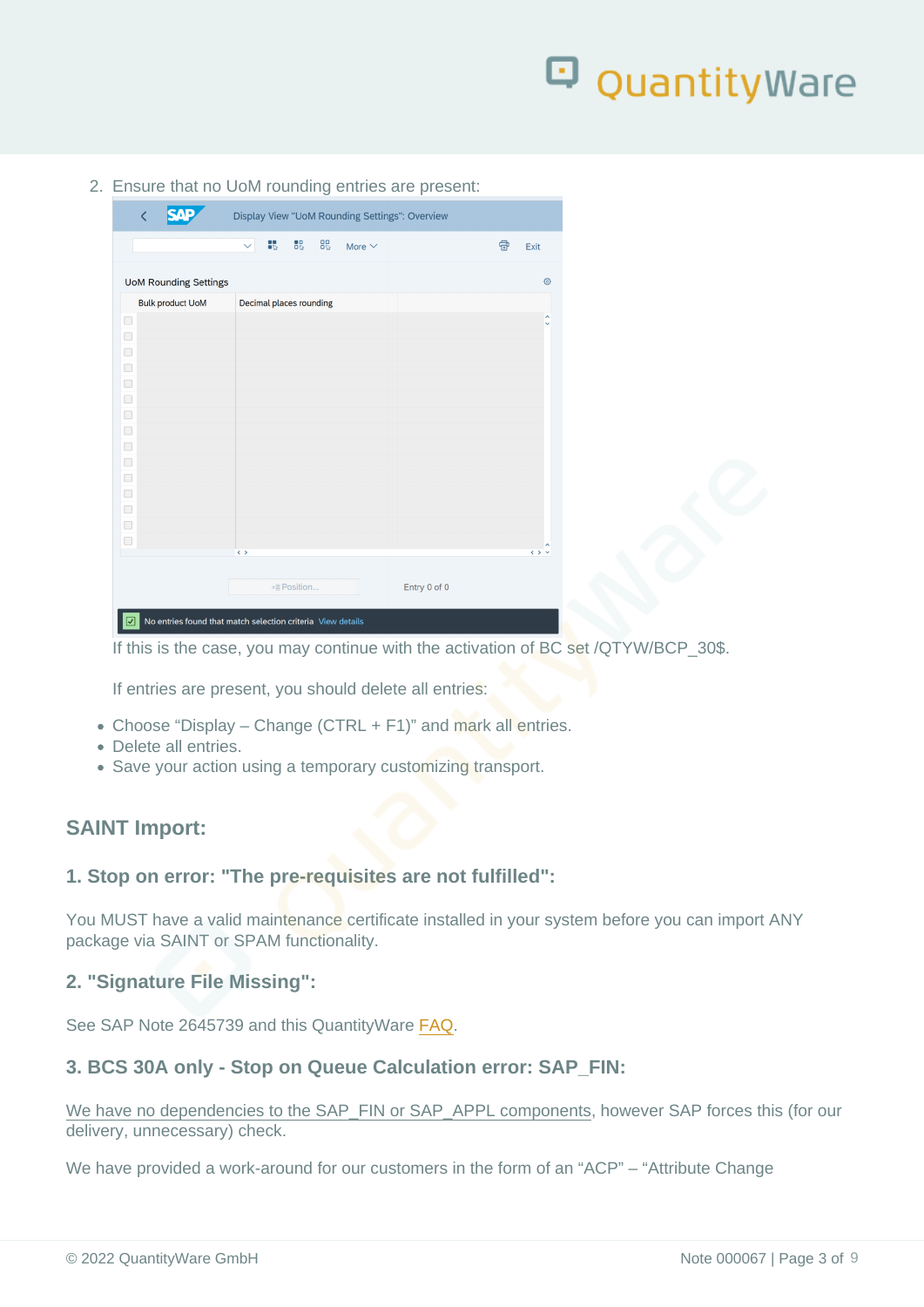

Package", available in the "Installation / Upgrade Packages" area of our service portals' "DataLounge".

The archive QW\_BCS\_30A\_600\_IN-ACP03.SAR contains the appropriate ACP file QOI0020247836\_0000067.PAT which MUST be present in the EPS/in directory before calling SAINT to "Load Packages".

If SAINT has uploaded the file successfully, you will see the entry e.g. "QTYW======30A" in the list of uploaded packages. This package modifies the requirements of the BCS 3.0 installation package e.g. SAPK-30A00INQTYW and avoids an error in the "Check Requirements" phase.

The Archive name and PAT file may be updated in future, resulting in higher version numbers.

Only the most actual ACP file will be available in the "DataLounge".

#### **4. Installation file sizes:**

Sometime, issues can occur when archives are extracted leading to incorrect file sizes. Based upon Windows operating systems, the QuantityWare packages should have the following sizes:

| <b>File</b>               | <b>Size</b>                        |
|---------------------------|------------------------------------|
| QW_BCS_30A_600_IN.SAR     | 37.152.748 bytes (DIR_TRANS)       |
| QW_BCS_30A_600_UP.SAR     | 37.156.738 bytes (DIR_TRANS)       |
| QOI0020247836_0000062.PAT | 40.708.204 bytes (DIR_EPS_ROOT\in) |
| QOI0020247836_0000066.PAT | 40.711.460 bytes (DIR_EPS_ROOT\in) |
| QW_BCS_30B_1610_IN.SAR    | 37.984.438 bytes (DIR_TRANS)       |
| QW_BCS_30B_1610_UP.SAR    | 37.989.767 bytes (DIR_TRANS)       |
| RS40090205598_0000006.PAT | 41.658.387 bytes (DIR_EPS_ROOT\in) |
| RS40090205598 0000007.PAT | 41.661.975 bytes (DIR_EPS_ROOT\in) |

**Note: Validate the SHA-512 checksums of all files downloaded from the QuantityWare service portal before applying them to your systems!**

The output of a sapcar –tvf command on the file (e.g. QW\_BCS\_30A\_600\_IN.SAR) should look like this:

T:\trans>sapcar64 -tvf QW\_BCS\_30A\_600\_IN.SAR SAPCAR: processing archive QW\_BCS\_30A\_600\_IN.SAR (version 2.01) -rw------- 40708204 10 Aug 2016 11:55 EPS/in/QOI0020247836\_0000062.PAT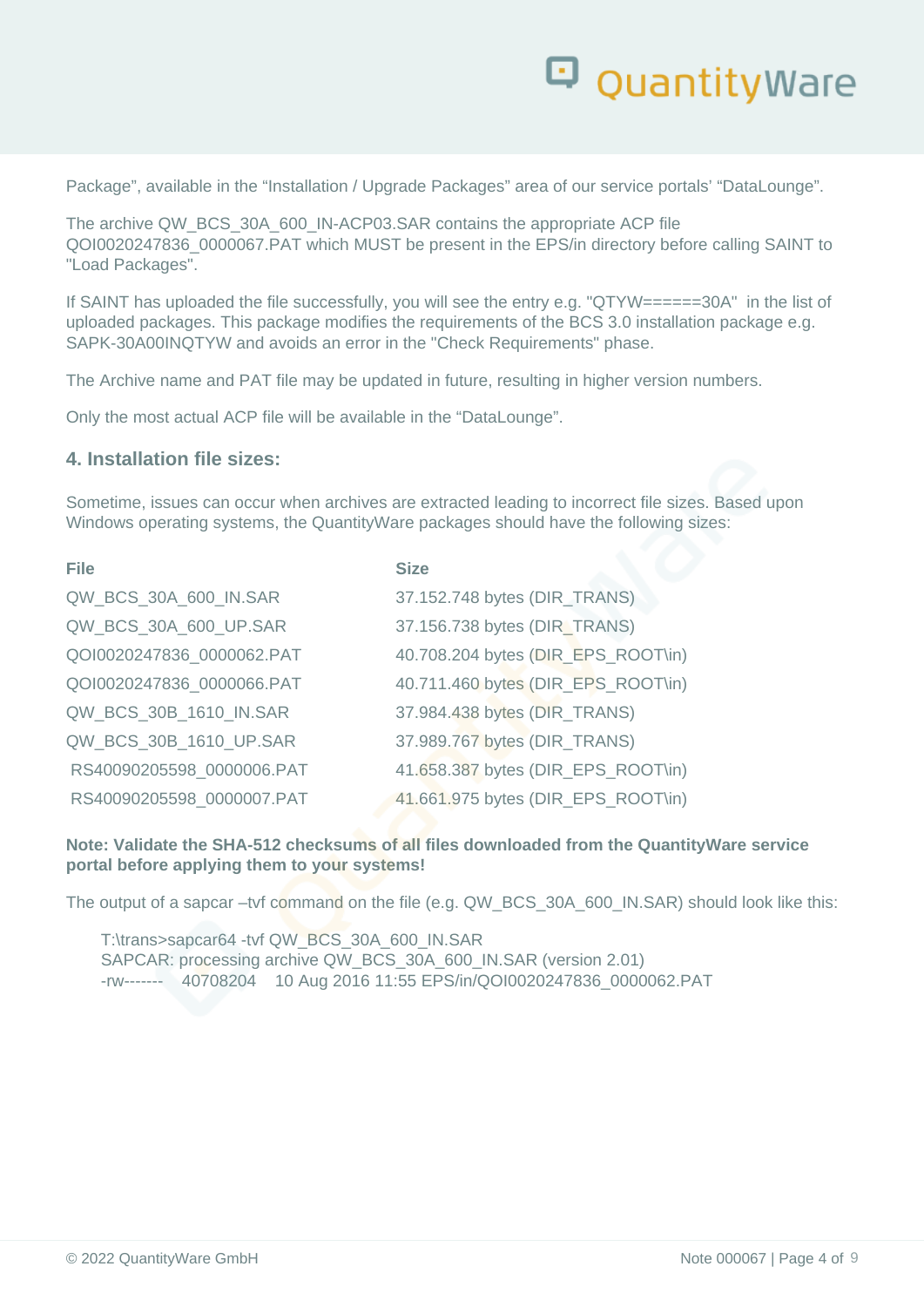#### Additional CSPs:

The following CSPs have been released or are planned for release on the dates below:

| Solution       | Package        | <b>Release Date</b> |
|----------------|----------------|---------------------|
| <b>BCS 30A</b> | <b>CSP 001</b> | 31 March 2017       |
| <b>BCS 30A</b> | <b>CSP 002</b> | 20 Sept. 2021       |
| <b>BCS 30A</b> | <b>CSP 003</b> | Q4 2023             |
| <b>BCS 30B</b> | <b>CSP 001</b> | 20 Sept. 2021       |
| <b>BCS 30B</b> | <b>CSP 002</b> | Q4 2023             |

NOTE:

Include ALL available CSP's when installing QuantityWare solutions.

#### BC Set Activation Errors:

SAP has resolved the inconsistencies in the SAP functionality regarding the activation of BC-Sets containing "FLTP" and "QUAN" data types, thus the workaround is no-longer necessary.

ORACLE Databases: If the person who activates the BC-Set does not use the defined decimal notation setting (remember to logout and log on again to "activate" the setting), hard errors can occur during the BC-Set activation such as "ORA-01438: value larger than specified allowed for this column". In this case, in the correct client, select the correct decimal notation settings, log off, log back on to the client and restart the BC-Set activation process. It should complete without error.

#### S/4HANA Compatibility:

Principally, we will seek to support the usage of our BCS package on every S/4HANA release for which SAP releases SAP Oil & Gas. The first S/4HANA release to do so is 1610.

The BCS 3.0 solution with the release version 30B has been certified for use with SAP Oil & Gas on S/4HANA 1610, 1709, 1809, 1909, 2020, HC 2020\_EX, 2021, HC 2021\_EX.

After the technical SAINT installation or SUM upgrade is complete, you MUST apply SAP Note 2327999 [\(https://launchpad.support.sap.com/#/notes/2327999\)](https://launchpad.support.sap.com/#/notes/2327999) to ensure that the necessary QuantityWare Data Dictionary is available in your system (i.e. before performing the "Post Installation / Upgrade Actions" section of the installation quide.

The installation archive "QW\_BCS\_30B\_1610\_<UP/IN>.SAR" is valid for ALL supported S/4 HANA releases.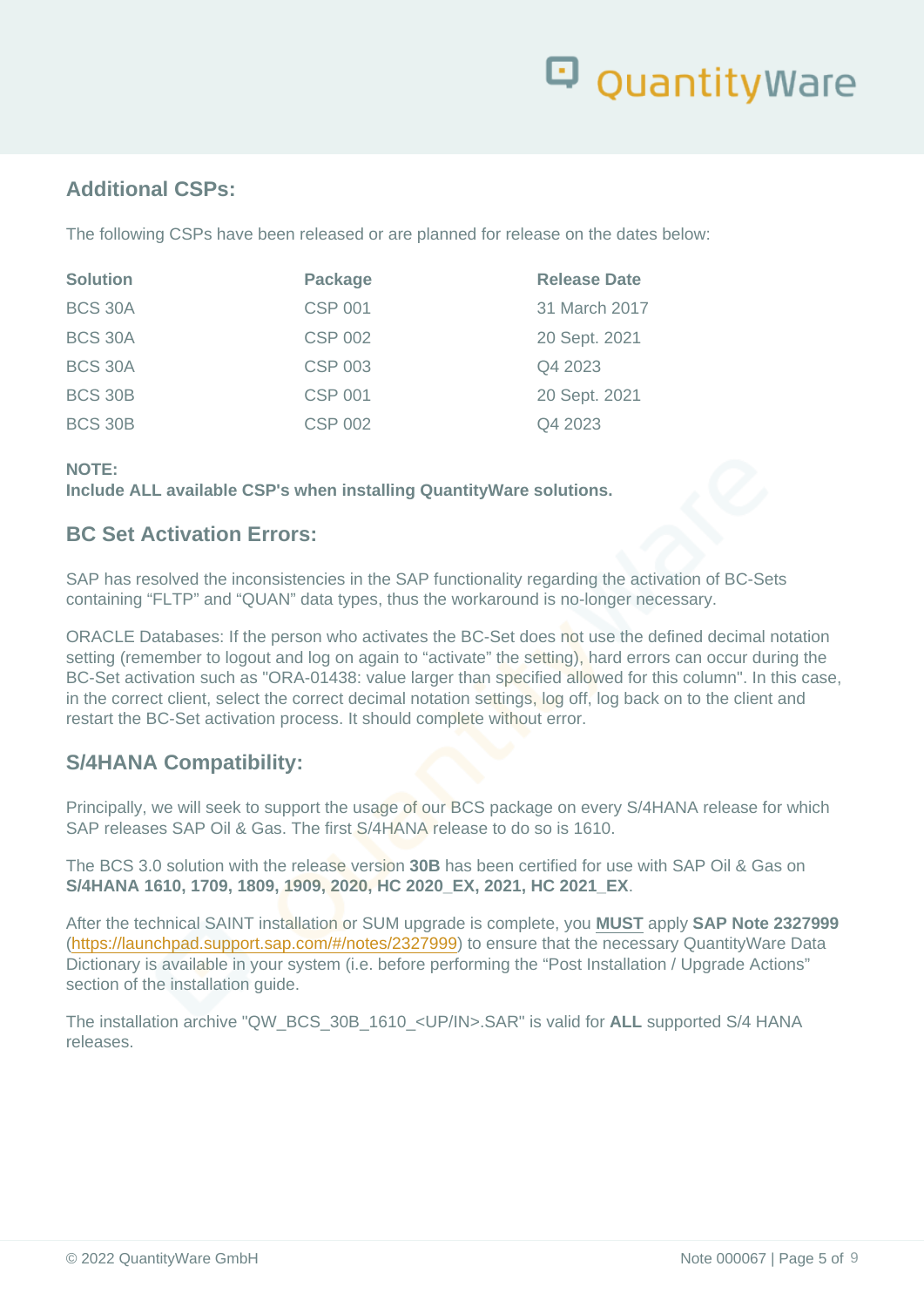# Q QuantityWare

#### **Additional Notes:**

Apply only notes that are listed as being valid for your HIGHEST, applied CSP.

These Notes should be imported in the ascending order listed below to ensure access to all functionality and remove known issues.

If Notes are relevant for multiple CSP levels, they are defined as such below. All CSP level-dependent notes are included in the next highest CSP.

#### **CSP level Note**

| <b>ALL</b> | Note 000030 - Technical customizing table entries - table OIB07                                                   |
|------------|-------------------------------------------------------------------------------------------------------------------|
| <b>ALL</b> | Note 000056 - BCS CSP03 Authorizations                                                                            |
|            |                                                                                                                   |
| 30A 00     | Note 000069 - C to ABAP Migration Tool - Enhancements & Corrections                                               |
| 30A 00     | Note 000070 - ISO 6578 -LNG: intermediate parameter rounding – additional option for molar volumes<br>Vi rounding |
| 30A 01     | Note 000071 - DB lock on table /QTYW/ISO91 SL                                                                     |
| 30A 01     | Note 000074 - Support of ASTM D1555(M)-2016                                                                       |
| 30A 01     | Note 000075 - SPAU_ENH forces usage of /QTYW/ Repair Key                                                          |
| 30A 01     | Note 000078 - AGA Report No. 7 - Atmospheric Pressure Calculation                                                 |
| 30A 01     | Note 000077 - BCS 30x Collective Note - Corrections & Enhancements                                                |
| 30A 01     | Note 000079 - Business Document Analysis - Automatically Generated Lines                                          |
| 30A 01     | Note 000076 - ISO 6578:2017 Compliance Enhancements                                                               |
| 30A 01     | Note 000080 - Support of ASTM D1550-18 Butadiene - ASTM D2962 Compliance Confirmation                             |
| 30A 01     | Note 000081 - SAP Note 397003 Integration                                                                         |
| 30A 01     | Note 000082 - Business Document Analysis - Initial UoM MSEGO2 Lines                                               |
| 30A 01     | Note 000083 - PMC & GMC Adjustments - Long Material Number in S/4HANA                                             |
| 30A 01     | Note 000084 - PMC & GMC Enhancements - Installation Test & SAP IMG                                                |
| 30A 01     | Note 000088 - BCS Test Scenario Tool Corrections                                                                  |
| 30A 01     | Note 000089 - BCS Usage Key Installation Handling                                                                 |
| 30A 01     | Note 000090 - ASTM D1250-19 Support                                                                               |
| 30A 01     | Note 000091 - Scenarios: Calculate expected results fails                                                         |
| 30A 01     | Note 000097 - BCS Cockpit Authorisations and Considerations                                                       |
| 30A 01     | Note 000096 - MS-19 Emulsified Asphalt                                                                            |
|            |                                                                                                                   |

====== ==========================================================================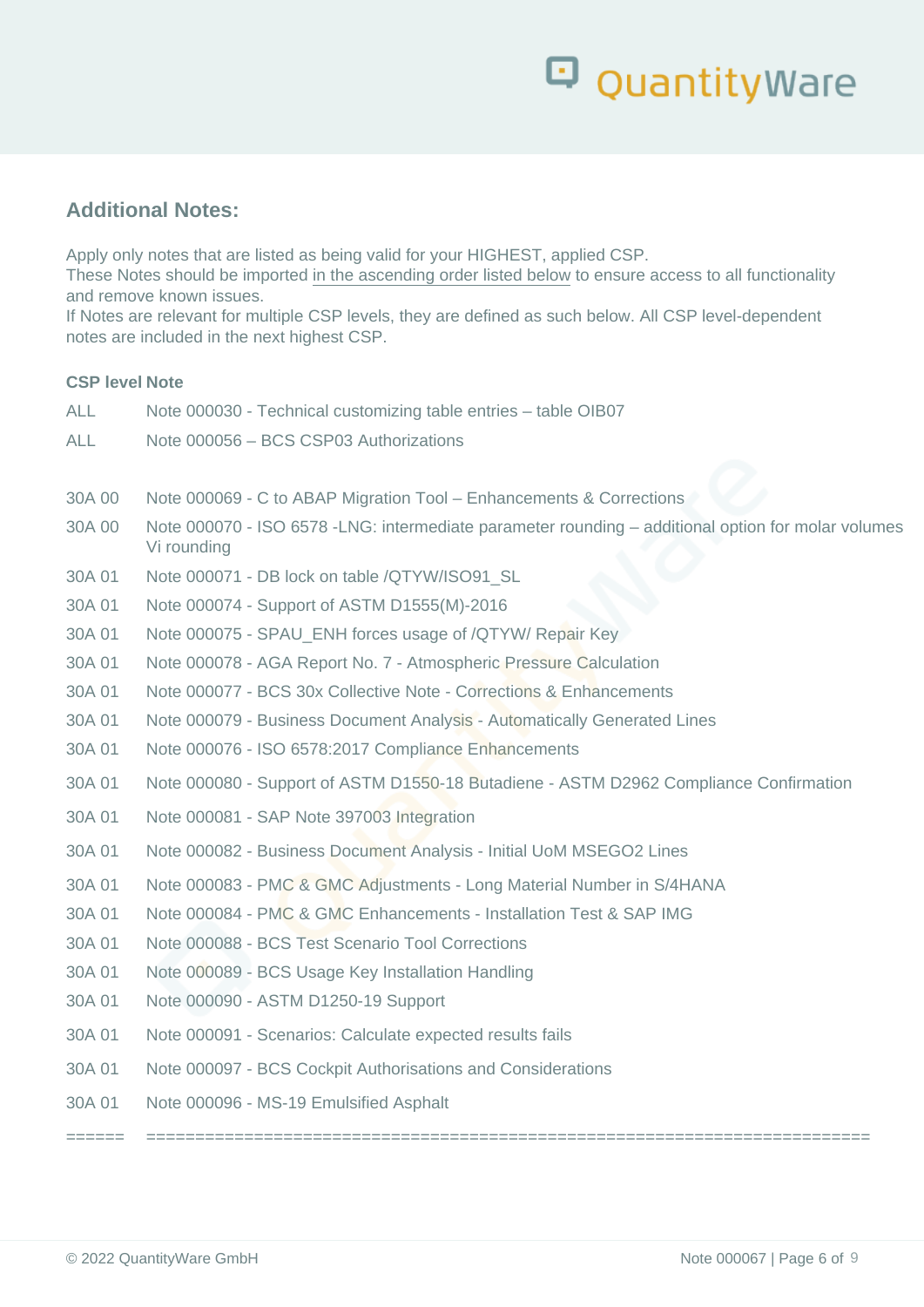## QuantityWare

| 30A 02 | Note 00104 - PMC - Conversion group model check - incorrect error log    |
|--------|--------------------------------------------------------------------------|
| 30A 02 | Note 00105 - SAP QCI TAS - Density UoM Tolerance/Defaulting              |
| 30A 02 | Note 00103 - BCS 30x Collective Note - Corrections & Enhancements II     |
| 30A 02 | Note 00102 - Anhydrous Ammonia Quantity Conversions                      |
| 30A 02 | Note 00107 - Default Test Density UoM for Range Checks & IDOC processing |
| 30A 02 | Note 00109 - MQCI Dialog box - document display shows incorrect UoM      |
| 30A 02 | Note 00108 - Advanced Development - ABNT NBR 5992 (2016)                 |
|        |                                                                          |

- 30B 00 Note 000071 DB lock on table /QTYW/ISO91\_SL
- 30B 00 Note 000074 Support of ASTM D1555(M)-2016
- 30B 00 Note 000075 SPAU\_ENH forces usage of /QTYW/ Repair Key
- 30B 00 Note 000078 AGA Report No. 7 Atmospheric Pressure Calculation
- 30B 00 Note 000077 -BCS 30x Collective Note Corrections & Enhancements
- 30B 00 Note 000079 Business Document Analysis Automatically Generated Lines
- 30B 00 Note 000076 ISO 6578:2017 Compliance Enhancements
- 30B 00 Note 000080 Support of ASTM D1550-18 Butadiene ASTM D2962 Compliance Confirmation

====== ==========================================================================

- 30B 00 Note 000081 SAP Note 397003 Integration
- 30B 00 Note 000082 Business Document Analysis Initial UoM MSEGO2 Lines
- 30B 00 Note 000083 PMC & GMC Adjustments Long Material Number in S/4HANA
- 30B 00 Note 000084 PMC & GMC Enhancements Installation Test & SAP IMG
- 30B 00 Note 000088 BCS Test Scenario Tool Corrections
- 30B 00 Note 000089 BCS Usage Key Installation Handling
- 30B 00 Note 000090 ASTM D1250-19 Support
- 30B 00 Note 000091 Scenarios: Calculate expected results fails
- 30B 00 Note 000094 Belize Theme:QuantityWare pictures appear distorted
- 30B 00 Note 000097 BCS Cockpit Authorisations and Considerations
- 30B 00 Note 000096 MS-19 Emulsified Asphalt

30B 01 Note 00104 - PMC - Conversion group model check - incorrect error log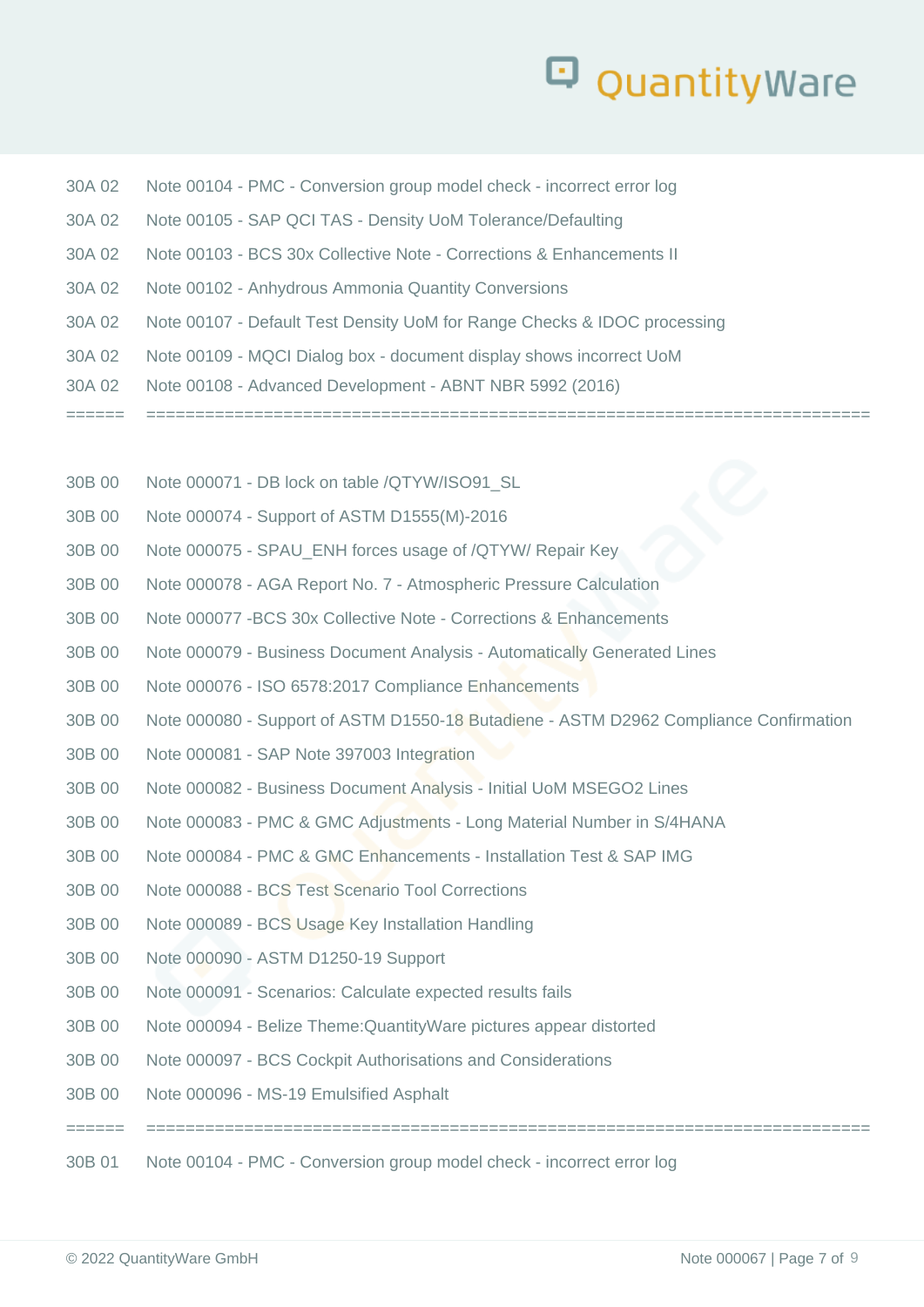# Q Quantity Ware

| 30B 01 | Note 00108 - Advanced Development - ABNT NBR 5992 (2016)                 |
|--------|--------------------------------------------------------------------------|
| 30B 01 | Note 00109 - MQCI Dialog box - document display shows incorrect UoM      |
| 30B 01 | Note 00107 - Default Test Density UoM for Range Checks & IDOC processing |
| 30B 01 | Note 00102 - Anhydrous Ammonia Quantity Conversions                      |
| 30B 01 | Note 00103 - BCS 30x Collective Note - Corrections & Enhancements II     |
| 30B 01 | Note 00105 - SAP QCI TAS - Density UoM Tolerance/Defaulting              |

### **Change History:**

| Initial release<br>00<br>29.09.2016<br>03.11.2016 Added: Note 000069<br>01<br>03.11.2016 S/4HANA 1610 info. added; Minor typo. corrections<br>02<br>03.11.2016<br>CSP01 Release date corrected, Added Note 000070<br>03<br>04<br>03.11.2016<br><b>ACP</b> description<br>19.04.2017<br>Added: Note 000071<br>05<br>02.08.2017 Generic 30\$ references added and 30B references<br>06<br>16.11.2017<br>07<br>1709 References added & new notes<br>06.06.2018<br>Added: Note 000078<br>08<br>28.09.2018 Added: Note 000077<br>09<br>10<br>14.11.2018<br>Added: Note 000079<br>11<br>22.01.2019<br>Added: Note 000076<br>12<br>06.03.2019<br>Added: Note 000080<br>13<br>03.04.2019<br>Added: Note 000081<br>14<br>17.04.2019 Added: Note 000082<br>14.06.2019<br>1809 References added and BC-Set warning removed<br>15<br>10.07.2019<br>16<br>Added: Note 000083<br>19.07.2019<br>17<br>Added: Note 000084<br>18<br>05.11.2019<br>Added: Note 000088<br>15.11.2019<br>Added: Note 000089<br>19<br>20.11.2019  1909 Reference added<br>20<br>21<br>29.01.2020<br>CSP Release date update<br>22<br>04.02.2020 Added: Note 000091 | <b>Version Date</b> | <b>Changes</b> |
|-------------------------------------------------------------------------------------------------------------------------------------------------------------------------------------------------------------------------------------------------------------------------------------------------------------------------------------------------------------------------------------------------------------------------------------------------------------------------------------------------------------------------------------------------------------------------------------------------------------------------------------------------------------------------------------------------------------------------------------------------------------------------------------------------------------------------------------------------------------------------------------------------------------------------------------------------------------------------------------------------------------------------------------------------------------------------------------------------------------------------------|---------------------|----------------|
|                                                                                                                                                                                                                                                                                                                                                                                                                                                                                                                                                                                                                                                                                                                                                                                                                                                                                                                                                                                                                                                                                                                               |                     |                |
|                                                                                                                                                                                                                                                                                                                                                                                                                                                                                                                                                                                                                                                                                                                                                                                                                                                                                                                                                                                                                                                                                                                               |                     |                |
|                                                                                                                                                                                                                                                                                                                                                                                                                                                                                                                                                                                                                                                                                                                                                                                                                                                                                                                                                                                                                                                                                                                               |                     |                |
|                                                                                                                                                                                                                                                                                                                                                                                                                                                                                                                                                                                                                                                                                                                                                                                                                                                                                                                                                                                                                                                                                                                               |                     |                |
|                                                                                                                                                                                                                                                                                                                                                                                                                                                                                                                                                                                                                                                                                                                                                                                                                                                                                                                                                                                                                                                                                                                               |                     |                |
|                                                                                                                                                                                                                                                                                                                                                                                                                                                                                                                                                                                                                                                                                                                                                                                                                                                                                                                                                                                                                                                                                                                               |                     |                |
|                                                                                                                                                                                                                                                                                                                                                                                                                                                                                                                                                                                                                                                                                                                                                                                                                                                                                                                                                                                                                                                                                                                               |                     |                |
|                                                                                                                                                                                                                                                                                                                                                                                                                                                                                                                                                                                                                                                                                                                                                                                                                                                                                                                                                                                                                                                                                                                               |                     |                |
|                                                                                                                                                                                                                                                                                                                                                                                                                                                                                                                                                                                                                                                                                                                                                                                                                                                                                                                                                                                                                                                                                                                               |                     |                |
|                                                                                                                                                                                                                                                                                                                                                                                                                                                                                                                                                                                                                                                                                                                                                                                                                                                                                                                                                                                                                                                                                                                               |                     |                |
|                                                                                                                                                                                                                                                                                                                                                                                                                                                                                                                                                                                                                                                                                                                                                                                                                                                                                                                                                                                                                                                                                                                               |                     |                |
|                                                                                                                                                                                                                                                                                                                                                                                                                                                                                                                                                                                                                                                                                                                                                                                                                                                                                                                                                                                                                                                                                                                               |                     |                |
|                                                                                                                                                                                                                                                                                                                                                                                                                                                                                                                                                                                                                                                                                                                                                                                                                                                                                                                                                                                                                                                                                                                               |                     |                |
|                                                                                                                                                                                                                                                                                                                                                                                                                                                                                                                                                                                                                                                                                                                                                                                                                                                                                                                                                                                                                                                                                                                               |                     |                |
|                                                                                                                                                                                                                                                                                                                                                                                                                                                                                                                                                                                                                                                                                                                                                                                                                                                                                                                                                                                                                                                                                                                               |                     |                |
|                                                                                                                                                                                                                                                                                                                                                                                                                                                                                                                                                                                                                                                                                                                                                                                                                                                                                                                                                                                                                                                                                                                               |                     |                |
|                                                                                                                                                                                                                                                                                                                                                                                                                                                                                                                                                                                                                                                                                                                                                                                                                                                                                                                                                                                                                                                                                                                               |                     |                |
|                                                                                                                                                                                                                                                                                                                                                                                                                                                                                                                                                                                                                                                                                                                                                                                                                                                                                                                                                                                                                                                                                                                               |                     |                |
|                                                                                                                                                                                                                                                                                                                                                                                                                                                                                                                                                                                                                                                                                                                                                                                                                                                                                                                                                                                                                                                                                                                               |                     |                |
|                                                                                                                                                                                                                                                                                                                                                                                                                                                                                                                                                                                                                                                                                                                                                                                                                                                                                                                                                                                                                                                                                                                               |                     |                |
|                                                                                                                                                                                                                                                                                                                                                                                                                                                                                                                                                                                                                                                                                                                                                                                                                                                                                                                                                                                                                                                                                                                               |                     |                |
|                                                                                                                                                                                                                                                                                                                                                                                                                                                                                                                                                                                                                                                                                                                                                                                                                                                                                                                                                                                                                                                                                                                               |                     |                |
|                                                                                                                                                                                                                                                                                                                                                                                                                                                                                                                                                                                                                                                                                                                                                                                                                                                                                                                                                                                                                                                                                                                               |                     |                |